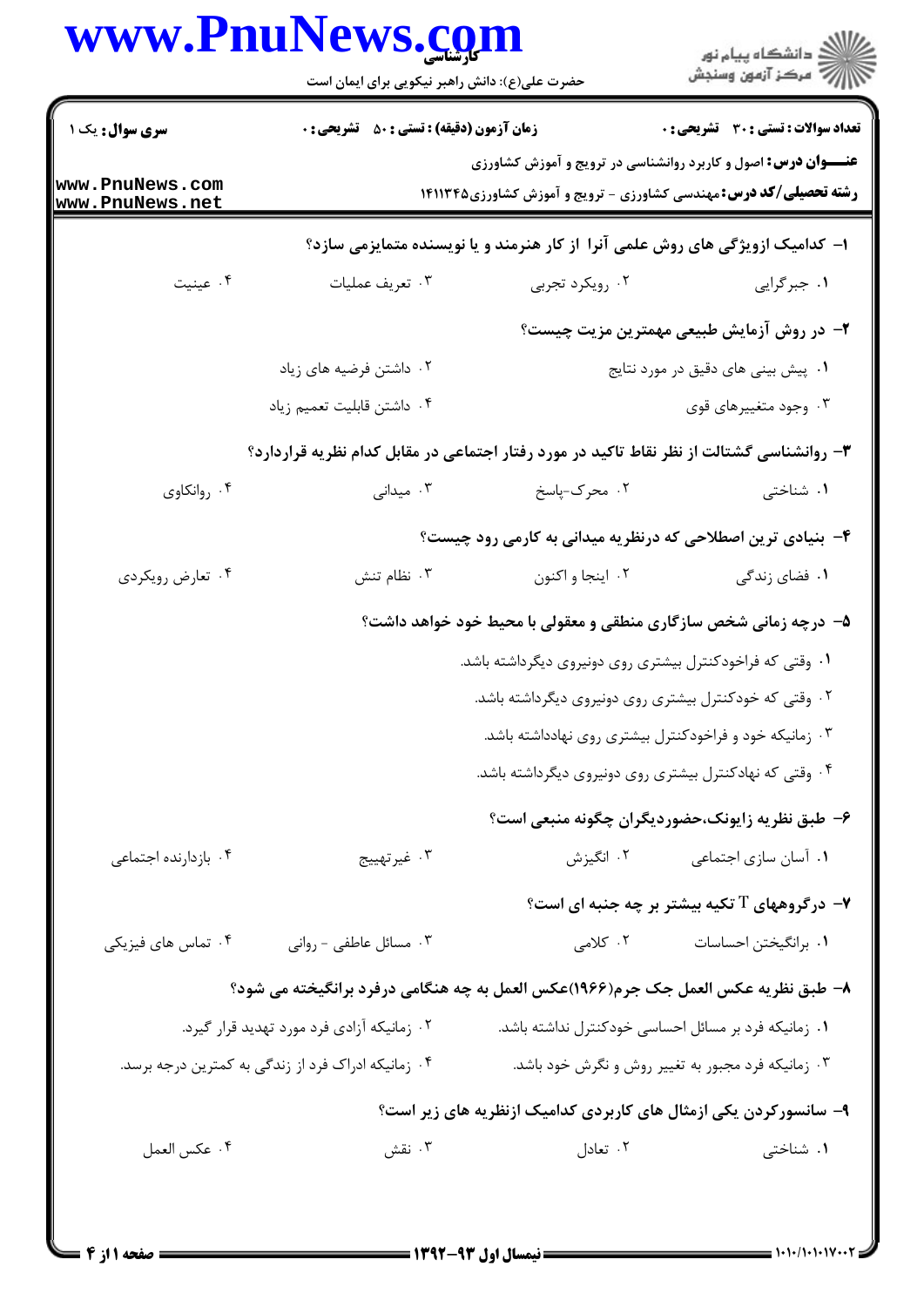| www.PnuNews.com        |                                                    |                                                                                                              |                                                   |
|------------------------|----------------------------------------------------|--------------------------------------------------------------------------------------------------------------|---------------------------------------------------|
|                        | حضرت علی(ع): دانش راهبر نیکویی برای ایمان است      |                                                                                                              |                                                   |
| <b>سری سوال : ۱ یک</b> | <b>زمان آزمون (دقیقه) : تستی : 50 ٪ تشریحی : 0</b> |                                                                                                              | <b>تعداد سوالات : تستی : 30 ٪ تشریحی : 0</b>      |
| www.PnuNews.com        |                                                    | <b>عنـــوان درس:</b> اصول و کاربرد روانشناسی در ترویج و آموزش کشاورزی                                        |                                                   |
| www.PnuNews.net        |                                                    | <b>رشته تحصیلی/کد درس:</b> مهندسی کشاورزی - ترویج و آموزش کشاورزی14۱۱۳۴۵                                     |                                                   |
|                        |                                                    | ∙ا− برطبق عقیده سودفلدورنک(۱۹۷۶)موفق ترین رهبران انقلابی چه کسانی بودند؟                                     |                                                   |
|                        |                                                    | ۰۱ کسانیکه بتوانند رفتارهای خود را به تناسب تقاضاهای زمان و موقعیت تغییر دهند.                               |                                                   |
|                        |                                                    | ۰۲ کسانیکه بتوانند تعامل خلاق در رفتار خود داشته باشند.                                                      |                                                   |
|                        |                                                    |                                                                                                              | ۰۳ کسانیکه بتوانند تاریخ را تحت تاثیر قرار بدهند. |
|                        |                                                    | ۰۴ کسانیکه بتوانند تحت تاثیر روح زمان و کشفیات آن قرار بگیرند.                                               |                                                   |
|                        |                                                    | اا− نظریه اقتضایی فیدلرچگونه الگویی از پدیده رهبری ارائه می دهد؟                                             |                                                   |
| ۰۴ ناهماهنگ شناختی     | ۰۳ هماهنگ غیرشناختی                                | ۰۲ ایستا                                                                                                     | ۰۱ متغیر                                          |
|                        |                                                    | ۱۲- برطبق گفته ی آزمایش میلگرام ونتیجه گیری او،دردرون هریک از ما چه چیزی مختصی وجود داردکه آماده صدمه زدن به | همنوع خوداست؟                                     |
| ۰۴ آیشمن               | ا دام $\cdot$ ۳ .                                  | ۰۲ شوک                                                                                                       | ۰۱ ستمگری                                         |
|                        |                                                    | ۱۳- کدامیک ازروش های زیربه عقیده شاین(۱۹۵۶)برای مغزشویی درجنگ کره بوسیله چینی ها در مورد سربازان             | اسیر آمریکایی به کار رفته است؟                    |
|                        | ۰۲ به مرگ بگیر تا به تب راضی شود.                  |                                                                                                              | ۰۱ احساس گناه                                     |
|                        | ۰۴ جای پای بازکردن                                 |                                                                                                              | ۰۳ جبران خدمت                                     |
|                        |                                                    | ۱۴– برطبق بررسی گروهی ازمحققان ،عدم دخالت ناظران درموقعیت های اضطراری چیست؟                                  |                                                   |
|                        | ۰۲ پخش مسئولیت و ابهامی                            |                                                                                                              | ۰۱ بی عاطفگی وغفلت جمعی                           |
|                        | ۰۴ غیرقابل تشخیص بودن و غفلت جمعی                  |                                                                                                              | ٠٣ غفلت جمعي ويخش مسئوليت                         |
|                        |                                                    | ۱۵– درکشورهای رقابت طلب میزان رفتارهای نوع دوستانه چگونه است؟                                                |                                                   |
| ۰۴ قابل افزايش است.    | ۰۳ بصورت متعادل است.                               | ۰۲ بیشتر است.                                                                                                | ۰۱ کمتر است.                                      |
|                        |                                                    | ۱۶- طبق نظریه فروید کودک از همان خردسالی درمعرض وسیعی ازچه مواردی قرارمی گیرد؟                               |                                                   |
| ۰۴ ناکامی ها           | ۰۳ شادی ها                                         | ۰۲ ممانعت ها و تنبیه ها                                                                                      | ۰۱ خصومت ها                                       |
|                        |                                                    | ۱۷- به نظر پیاژه کودک در بیشتر زمینه ها از جمله اخلاق تابع چه چیزی است؟                                      |                                                   |
| ۰۴ محیط                | ۰۳ تجربه                                           | ۰۲ رشد عقلی خود                                                                                              | ۰۱ رشد عقلی دیگران                                |
|                        |                                                    | <b>۱۸</b> - از نظر فروید پرخاشگری در انسان نماینده چه غریزه ای است؟                                          |                                                   |
| ۰۴ غیرذاتی             | ۰۳ ذاتی                                            | ۰۲ مرگ                                                                                                       | ۰۱ زندگی                                          |

 $1.1 - 1.1 - 1.1$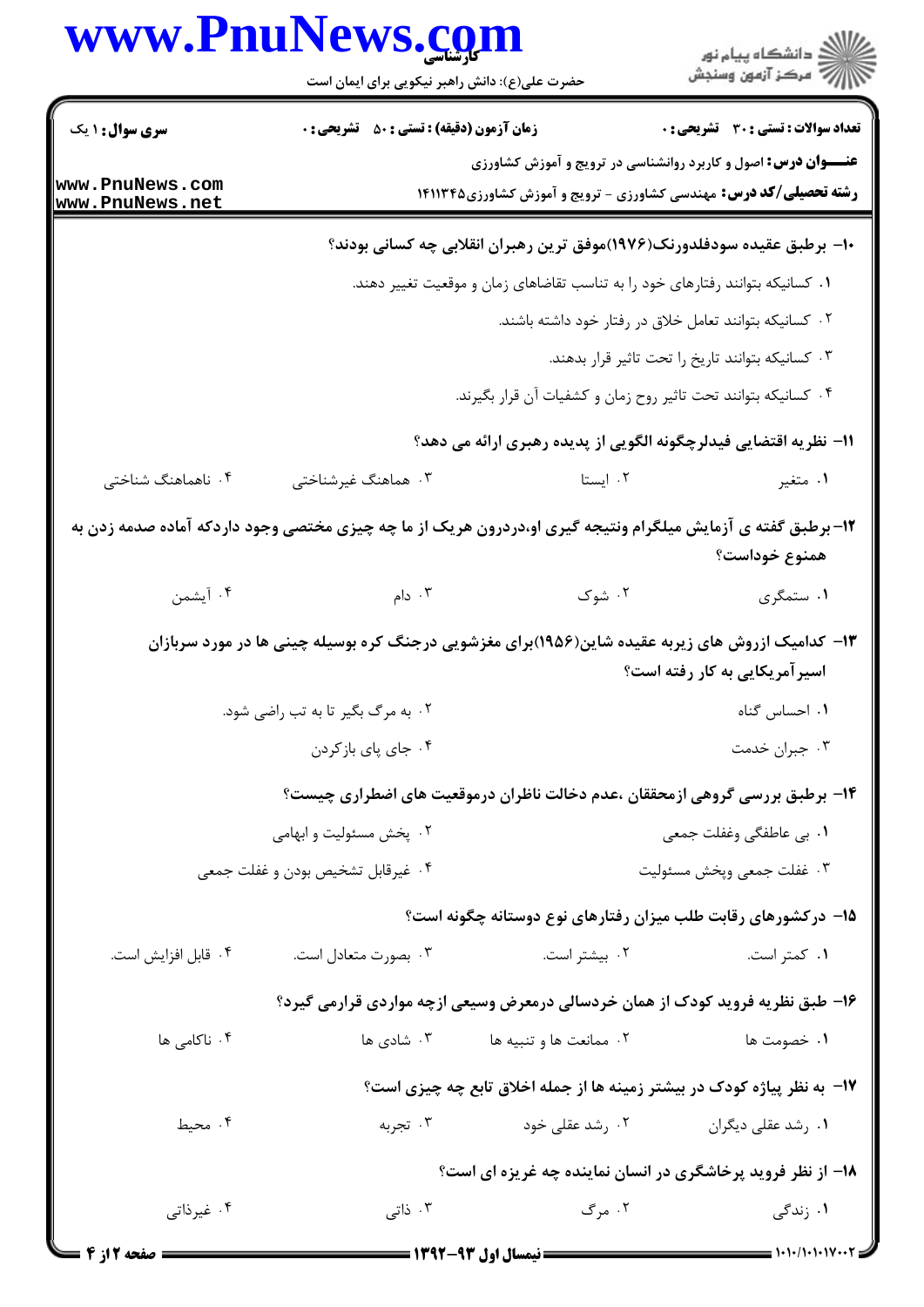|                                                | www.PnuNews.com<br>حضرت علی(ع): دانش راهبر نیکویی برای ایمان است |                                                                                                                | ڪ دانشڪاه پيام نور<br>/> مرڪز آزمون وسنڊش                     |
|------------------------------------------------|------------------------------------------------------------------|----------------------------------------------------------------------------------------------------------------|---------------------------------------------------------------|
| <b>سری سوال : ۱ یک</b>                         | <b>زمان آزمون (دقیقه) : تستی : 50 ٪ تشریحی : 0</b>               |                                                                                                                | <b>تعداد سوالات : تستی : 30 ٪ تشریحی : 0</b>                  |
|                                                |                                                                  | <b>عنـــوان درس:</b> اصول و کاربرد روانشناسی در ترویج و آموزش کشاورزی                                          |                                                               |
| www.PnuNews.com<br>www.PnuNews.net             |                                                                  | <b>رشته تحصیلی/کد درس:</b> مهندسی کشاورزی - ترویج و آموزش کشاورزی1۴۱۱۳۴۵                                       |                                                               |
|                                                |                                                                  | ۱۹- نظریه پردازان انگیزشی چه عاملی را به عنوان وسیله ای برای کنترل رفتار پرخاشگرانه پیشنهاد کرده اند؟          |                                                               |
| ۰۴ ویرایش و انگیزه                             | ۰۳ پالايش                                                        | ۰۲ کنترل                                                                                                       | ٠. تحقيقات                                                    |
|                                                |                                                                  |                                                                                                                | ۲۰- شکل گیری نگرش مقدمتا به چه صورتی آغاز می شود؟             |
| ۰۴ اطلاعات همساز                               | ۰۳ یک فرایندیادگیری                                              | ٠٢ منبع اطلاعاتي                                                                                               | ۰۱ چهارچوب ساده                                               |
|                                                |                                                                  |                                                                                                                | <b>۲۱</b> - تاثیر گروه برنگرش های فرد به چه صورتی می باشد؟    |
| ۰۴ ثابت و بادوام                               | ۰۳ غیرمستقیم و پیچیده                                            | ۰۲ متغیر و بی ثبات                                                                                             | ۰۱ مستقیم و ساده                                              |
|                                                |                                                                  |                                                                                                                | <b>۲۲</b> - تداعی ها چه زمانی تشکیل می شوند؟                  |
| ۰۲ زمانیکه محرک ها نسبت به یکدیگر مجاور باشند. |                                                                  |                                                                                                                | ۰۱ محرک ها در یک زمان با هم روی ندهند.                        |
| ۰۴ محرک ها در یک مکان با هم روی ندهند.         |                                                                  |                                                                                                                | ۰۳ زمانیکه محرک ها نسبت به یکدیگر دور باشند.                  |
|                                                |                                                                  |                                                                                                                | <mark>۲۳</mark> - دیدگاه تعادل موضوع ها را چگونه تلقی می کند؟ |
| ۰۴ ضروری                                       | ۰۳ مثبت یا منفی                                                  | ۰۲ متغیر                                                                                                       | ۰۱ خنثی                                                       |
|                                                |                                                                  | ۲۴– بیشترین کاربرد الگوی قضاوت اجتماعی بیشتر در چه حوزه ای می باشد؟                                            |                                                               |
|                                                | ۰۲ نگرش های روانشناسی                                            |                                                                                                                | ۰۱ نگرش های حقوقی                                             |
|                                                | ۰۴ نگرش های سیاسی                                                |                                                                                                                | ۰۳ نگرش های اجتماعی                                           |
|                                                |                                                                  | ۲۵– نوع سوم الگوهای تغییرنگرش ،یعنی الگوی کارکردی برچه مواردی تاکید می ورزد؟                                   |                                                               |
| ۰۲ تفاوت های فردی در ماهیت انسان               |                                                                  |                                                                                                                | ۰۱ شباهت های فرد در ماهیت اجتماعی                             |
|                                                | ۰۴ عوامل مشترک در تغییر نگرش                                     |                                                                                                                | ۰۳ ناهماهنگی شناختی بین افراد                                 |
|                                                |                                                                  | ۲۶– طبق پیش بینی مک کلینتاک آزمودنی های دارای امتیاز بالا در دفاع ازخود بیشتر با چه پیامی تحت تاثیر قرارخواهند | گرفت؟                                                         |
| ۰۴ تاييدكننده                                  | ۰۳ متقاعدکننده                                                   | ۰۲ اطلاعاتی                                                                                                    | ۰۱ تعبیری و تفسیری                                            |
|                                                |                                                                  | ۲۷- برای جداکردن جمله هایی که قدرت تشخیص بیشتری دارند از چه روشی استفاده می شود؟                               |                                                               |
| ۰۴ مقیاس ترستون                                | ۰۳ مقياس بوگاردوس                                                | ۰۲ تحلیل مواد                                                                                                  | ٠١ مقياس نگرش                                                 |

 $\blacksquare$  )  $\cdot$  )  $\cdot$  / )  $\cdot$  )  $\cdot$  )  $\vee$   $\cdot$